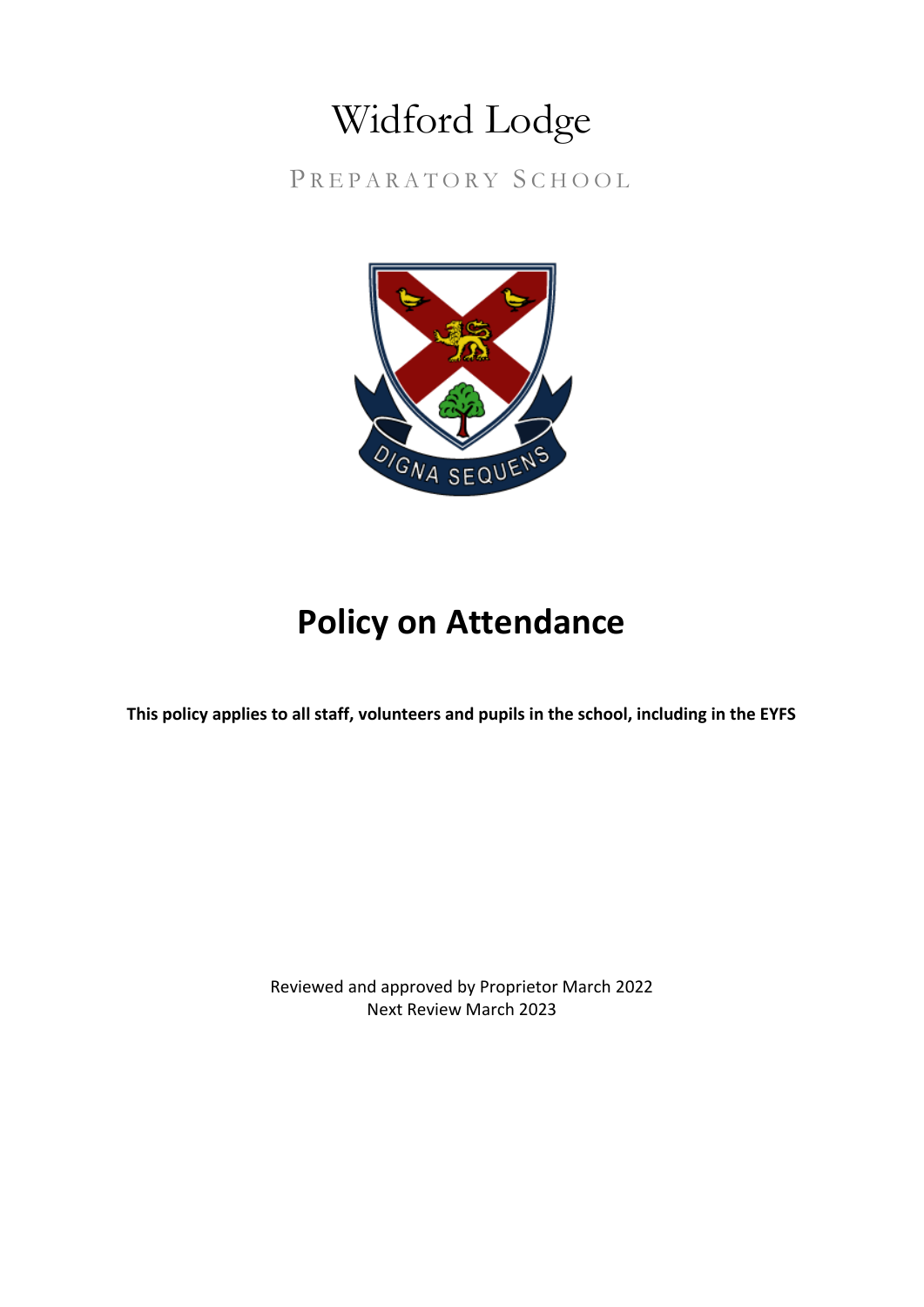Widford Lodge School is committed to working with parents to support their children's attendance at school. As required by the Department for Education's statutory guidance "Keeping Children Safe in Education 2021", we follow statutory and local authority guidelines as outlined below. We are required to have our attendance records available for inspection and to pass these on to pupils' next schools. At all times, the children's interests are paramount and we aim to act in collaboration with parents to facilitate the highest possible levels of attendance and benefits to the children.

The Department for Education (DfE) states that: "central to raising standards in education and ensuring all pupils can fulfil their potential is an assumption so widely understood that it is insufficiently stated – pupils need to attend school regularly to benefit from their education. Missing out on lessons leaves children vulnerable to falling behind. Children with poor attendance tend to achieve less in both primary and secondary school. The government expects schools and local authorities to:

- Promote good attendance and reduce absence, including persistent absence;
- Ensure every pupil has access to full-time education to which they are entitled; and
- Act early to address patterns of absence"

With effect from 1st September 2015, a pupil is deemed to be a 'persistent absentee' by the Department for Education where their attendance falls below 90%.

Widford Lodge monitors attendance levels weekly and analyses patterns. We may initiate conversations with parents where attendance falls below 95% and contact parents to invite them to attend a meeting to discuss strategies to improve attendance where the rate approaches the 90% level.

All requests for absence including those for medical appointments, visits to new schools etc should be made via the form available from the school website or the rack in the school lobby. We will not routinely authorise requests for holiday absence. Where any such requests are received and there are extenuating circumstances, the Headteacher checks the attendance level of the pupil before making a decision. Holiday requests exceeding three days absence will not be authorised and if still taken, will therefore be recorded as unauthorised absence. The outcome of all requests is communicated to the parent, including whether attendance level is a contributing factor.

Essex County Council's Missing Education and Child Employment Service is committed to the principle that all children have the right to a suitable education and regular school attendance is vital to enable young people to achieve their ambitions through education, training and life-long learning. They suggest that "schools should have systems in place to enable parents to notify them on the first (and subsequent) day(s) a child is unable to attend school due to illness. Schools should only authorise absences that are reported as being due to illness, where they are satisfied that the absences are genuine. If the authenticity of the illness is in doubt, schools may request that parents provide medical evidence to cover the absence. This evidence could be in the form of: an appointment card / slip confirming that the child/young person had cause to visit their GP; a text message confirming that an appointment had been made with the GP; a photocopy of the tear off slip retained by the parent when a prescription is issued; a photocopy of the label on any medication prescribed for the pupil in question."

Where pupils are absent for three or more consecutive days due to illness, Widford Lodge may ask for medical evidence as detailed above. Where pupils are absent because they have tested positive for covid 19 and are required to self isolate by Government guidance, these absences are not included in the statistics that lead to us discussing attendance with parents.